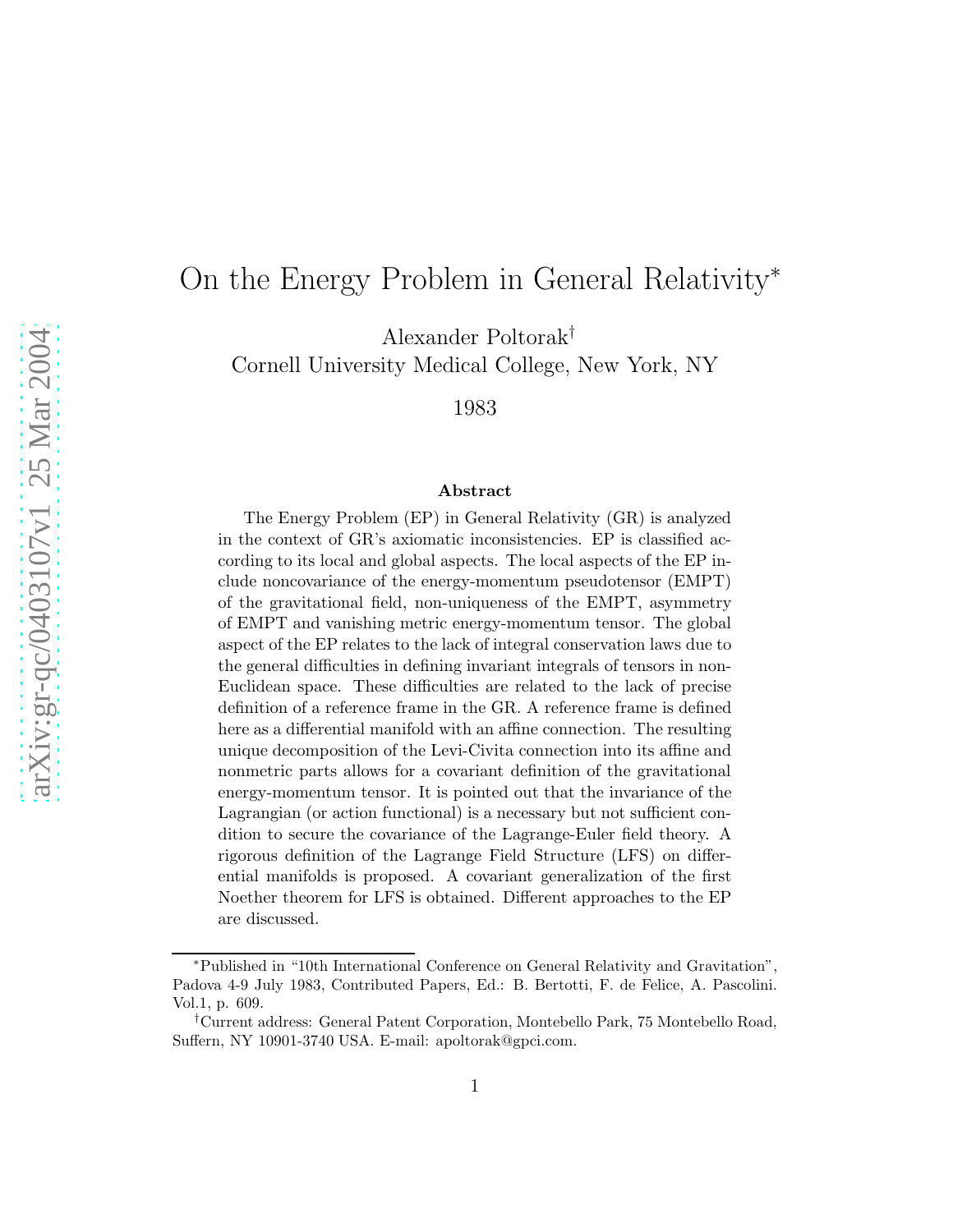- 1. The EP has different aspects related to the local (differential) and global (integral) conservation laws. The local aspects are:
	- (a) Noncovariance of the energy-momentum pseudotensor (EMPT) of a gravitational field both as a mathematics problem in itself and, in its physical setting, as the Lorentz-Bauer-Schrödinger paradox.
	- (b) Non-uniqueness of the EMPT there are the EMPTs of Einstein, Lorentz-Møller, Landau-Lifshitz (e.g. [2]) and others.
	- (c) Asymmetry of most of these EMPTs as well as of the canonical EMPT; the only symmetric one [3] is not even a pseudotensor.
	- (d) The metric energy-momentum tensor (EMT) which is always real and symmetric is identically equal to zero by virtue of the field equations. (The canonical EMPT – which differs from the symmetric one by the covariant divergence of the spin tensor – is also equal to zero  $[2, 4]$ .)

The global aspect is that an invariant integral of any symmetrical 2 tensor in non-Euclidian space does not exist (the noninvariant integration generally used in GR is not valid despite the fact that it gives correct results in a few special cases) i.e., the global conservation laws depend on spatial symmetry (because one can define invariant integration only in symmetrical spaces). Noether Theory, which is the most consistent approach for considering conservation characteristics of the field, cannot be applied in its classical version because of its noncovariance. Therefore, we do not have a covariant, unique and conservative EMT for a gravitational field in GR. But even if we would have one, we would still not have global (integral) invariant quantities for an asymmetrical field.

2. Bianchi's identity  $D_v T_\mu^v = 0$ , where  $T_\mu^v$  is the EMT of matter and  $D_v$ is the covariant derivative with respect to Riemannian connection  $\Gamma^{\tau}_{\mu\nu}$ , can be rewritten in the form

$$
\partial_v \left( \mathcal{T}^v_\mu + t^v_\mu \right) \tag{1}
$$

where  $t^v_\mu$  is the EMPT of the gravitational field and  $\partial_v$  is a partial derivative. Because of the way we defined  $t_{\mu}^v$ , it is not a tensor the procedure of picking out a partial derivative from a covariant one is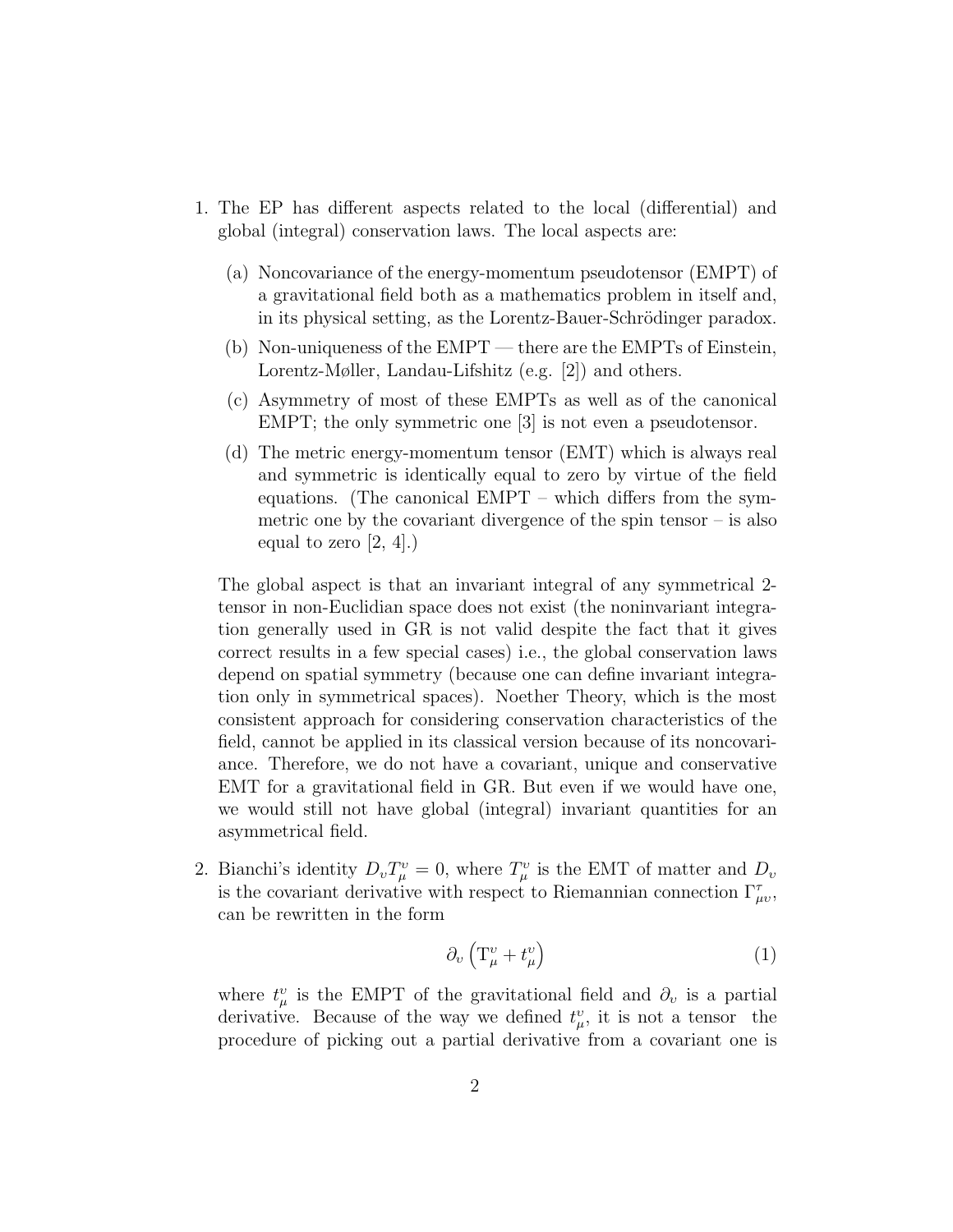not invariant. By using a superpotential  $\Psi_{\mu}^{\lambda v}$ ,  $t_{\mu}^{v} = \partial_{\tau} \Psi_{\mu}^{\tau v}$ ,  $t_{\mu}^{v}$  is defined noncovariantly from the very beginning. In the same way, the canonical EMPT is not a tensor because to form it we take a partial (noncovariant) derivative of the Lagrangian.

The geometrical structure of GR is  $\langle M, q, \Gamma \rangle$ , where M is a differential manifold, **g** is a metric on M and  $\Gamma$  is a Riemannian connection on M such that  $D_{\tau} g_{\mu\nu} = 0$ . The metric  $g_{\mu\nu}$  cannot serve as a potential of any field at all; if it did we would have a metrical EMT equal to zero which is unacceptable (it means that there is no field). Nor can the connection  $\Gamma^{\tau}_{\mu\nu}$  be a potential of a field because it is not a covariant object and includes some extra information about the coordinate system. So, if one takes  $\Gamma^{\tau}_{\mu\nu}$  as a potential of the gravitational field, the field is nonlocalized by definition.

The analysis of the integral conservation laws, which are valid only in symmetrical spaces, leads to the same conclusions – if the gravitational field is described by the metric  $g_{\mu\nu}$  of Riemannian space and symmetry of the space reflects the symmetry of the field, then the conservation laws exist only for symmetrical fields.

Another serious problem in GR is the definition of reference frames. Since they are not defined in GR, everyone's understanding of them is something different. We should mention that there is no justification to think that reference frame and coordinate system are one and the same. It has been proven and illustrated in many works (e.g.[5]) that a coordinate system is strictly a formal mathematical object, which has no physical, and very little mathematical, meaning, just as a reference frame is a real physical object.

In any case, we take as an axiom (because the truth of it is obvious to us) that a reference frame is a differentiable manifold with an affine connection  $\nabla$ , which also plays the role of the inertia field potential. As we saw, the geometrical structure  $\langle M, g, \Gamma \rangle$  seems to leave no room for both the reference frame and the gravitational field.

Fortunately, it is not quite so. For each Riemannian connection and metric g, there exists an affine connection  $\nabla$  such that  $\Gamma = \nabla + S$ , where S is the nonmetric part of  $\nabla$  (called tensor of nonmetricity). So the geometrical structure of GR is actually  $\langle M, g, \nabla, S \rangle$ . As soon as we assume that  $\nabla$  is an inertia field potential, it can easily be shown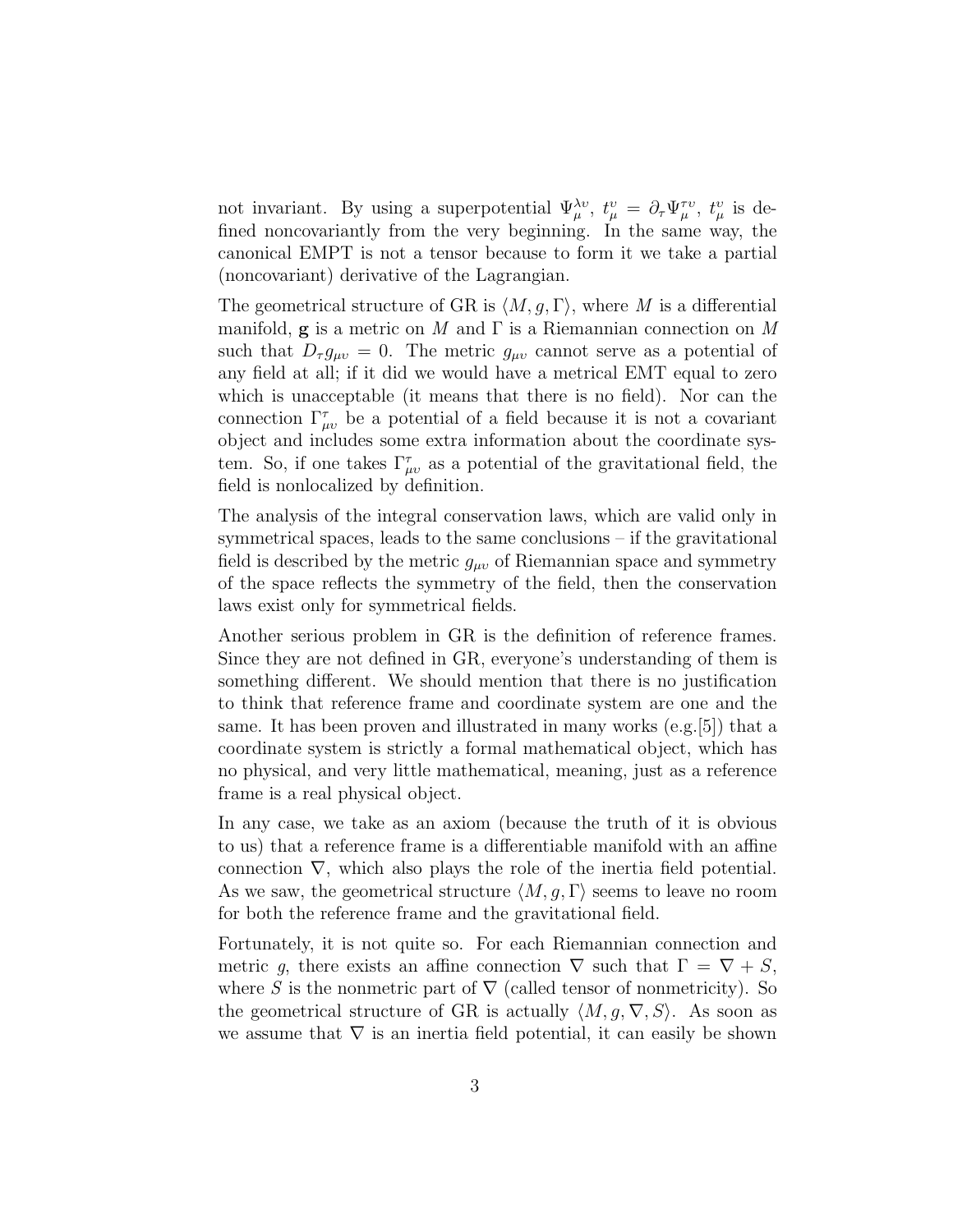within the framework of GR that S is a gravitational field itself  $[6]$ . This solves the problem immediately. Instead of using partial derivatives, we should use covariant derivatives  $\nabla_{\mu}$  with respect to the affine connection ∇. If we now define an EMT of a gravitational field as  $t^v_\mu = \nabla_\tau \Psi_\mu^{\tau v}$ , where  $\Psi_\mu^{\tau v}$  is a tensor "superpotential," it gives us covariant differential conservation laws:

$$
\nabla_v \left( T^v_\mu + t^v_\mu \right) = \frac{1}{2} \left\{ \nabla_v, \nabla_\tau \right\} \Psi^{\tau v}_\mu \tag{2}
$$

Existence of integral conservation laws does not depend on the symmetry of a gravitational field, but on the symmetry of the chosen reference frame. So, in the inertial reference frame there are always ten covariant conservative quantities.

3. As has been noted previously [6], the Lagrange formalism generally used in GR is not rigorous enough. Really, for the Lagrangian  $L=L(\phi, \partial_{\mu}\phi, \ldots)$ (where  $\phi$  is some field), which is covariant but depends on noncovariant arguments, the canonical momentum of the field  $\pi^{\mu} = L/\partial (\partial_{\mu}\phi)$ turns out to be noncovariant (for simplicity, only first partials are indicated). This immediately leads to noncovariance of the canonical EMT  $T_{\mu}^{\nu} = \pi^{\nu} \partial_{\mu} \phi - \delta_{\mu}^{\nu} L$ , where  $\delta_{\mu}^{\nu}$  is the Kronecker tensor. This situation occurs in GR, where the Hilbert Lagrangian  $L = R(g_{\mu\nu}, \partial_\tau g_{\mu\nu}, \partial_\sigma \partial_\tau g_{\mu\nu})$  $(R$  is the Riemannian curvature scalar) results in noncovariance of the EMT of the gravitational field.

Thus, invariance of the Lagrangian, or more rigorously, invariance of the action functional is not a sufficient condition to secure the covariance of the theory, but it has mistakenly been thought of as such. This misunderstanding has come about due to the absence of a rigorous definition of an invariant Lagrange field structure on a manifold. Here we shall provide this structure. Let  $M$  be a differentiable manifold with affine connection  $\nabla$  and metric q. Then let  $\phi$  be a differentiable tensor (or spinor) field on M and  $J_k(\phi)$  be the k-th order jet bundle over M. Let us construct a morphism  $L: J_k(\phi) \to R$ .

The triplet  $\Lambda = \langle M, \phi, L \rangle$  will be called a Lagrange Field Structure (LFS) on the differentiable manifold with Lagrangian L. Let  $\xi$  be a chart with field of definition U, then  $L = L(\phi, \nabla_{\mu} \phi, \nabla_{\nu} \nabla_{\mu} \phi, \ldots)$ , where  $\nabla_{\mu}$  is the covariant derivative with respect to affine connection  $\nabla$ . So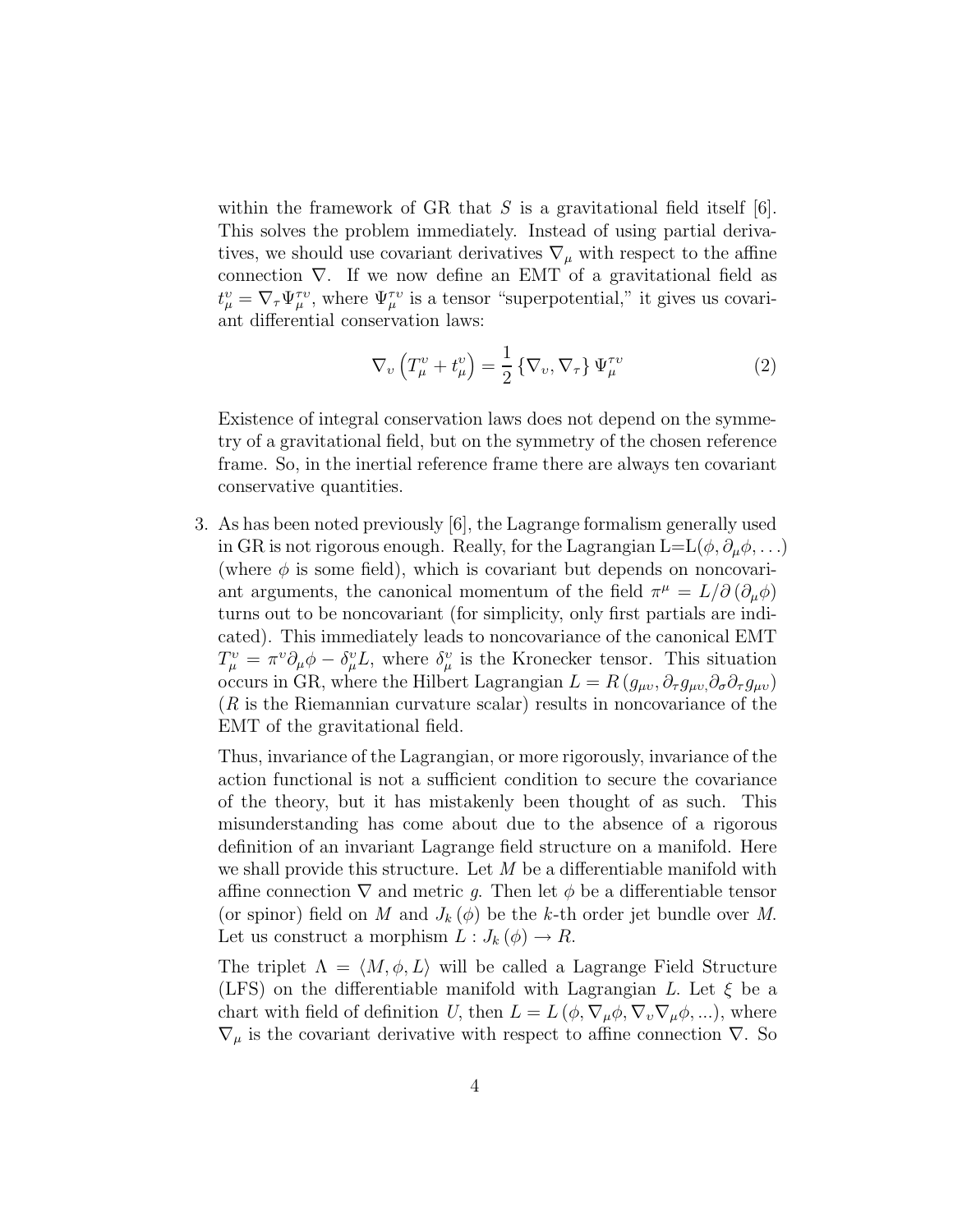in GR we have to write  $L = R(g_{\mu\nu}, \nabla_{\tau} g_{\mu\nu}, \nabla_{\sigma} \nabla_{\tau} g_{\mu\nu}), (\nabla_{\tau} g_{\mu\nu} \neq 0)$  or  $L = R(g_{\mu\nu}, S^{\tau}_{\mu\nu}, \nabla_{\sigma} S^{\tau}_{\mu\nu}).$ Now we have  $\pi = L/\partial (\partial_v \phi)$ ,  $T^v_\mu = \pi^v \partial_{\mu\phi} - \delta^v_\mu L$  and

$$
\nabla_{\mu}T_{\nu}^{\mu} = \pi^{\tau} \left\{ \nabla_{\tau}, \nabla_{\nu} \right\} \phi \tag{3}
$$

As we mentioned above, the Noether theory cannot be applied to GR in its noncovariant form. Due to this, we provided covariant generalization of the first Noether theorem for GR, based on the invariant definition of LFS. As a result of it, the following theorem has been obtained:

Let  $\Lambda = \langle M, \phi, L \rangle$  be a LFS. If action functional  $S [\phi]$  is invariant under a finite r-parametrical group  $\text{Gr}$ , then the r linearly independent combinations of Lagrange derivatives become divergences up to an additive geometry-dependent term, which plays a role similar to the additional sources in a nonhomogeneous Euler-Lagrange equation.

4. Generally speaking, three points of view on EP are possible: (1) The EP is not a problem at all, but rather the specific property of GR related to the Principle of Equivalence [7]; (2) The EP is a fatal problem of the theory and GR must be replaced by another theory free of the EP (like different versions of bimetrism, e.g. [8,9]); and (3) The EP is a serious problem, rooted in some incorrectness of GR, but which should be solved within the framework of GR.

The first point of view is in error because it is based on the incorrect assumption that reference frame and coordinate system are one and the same. The second point of view would be right if we would not be able to solve the problem within the framework of GR. Since we have shown here a few possible ways to solve the problem, there is no reason to reject GR.

In fact, we did not modify GR, but resolved intrinsic contradictions based on GR principles. These corrections result in a theory which differs minimally from GR and which is not an alternative, but rather the correct form of GR.

## References

1. Lorentz, H.A. Veral. Kn. Akad. Wet., Amsterdam, 25, 1380, 1916.